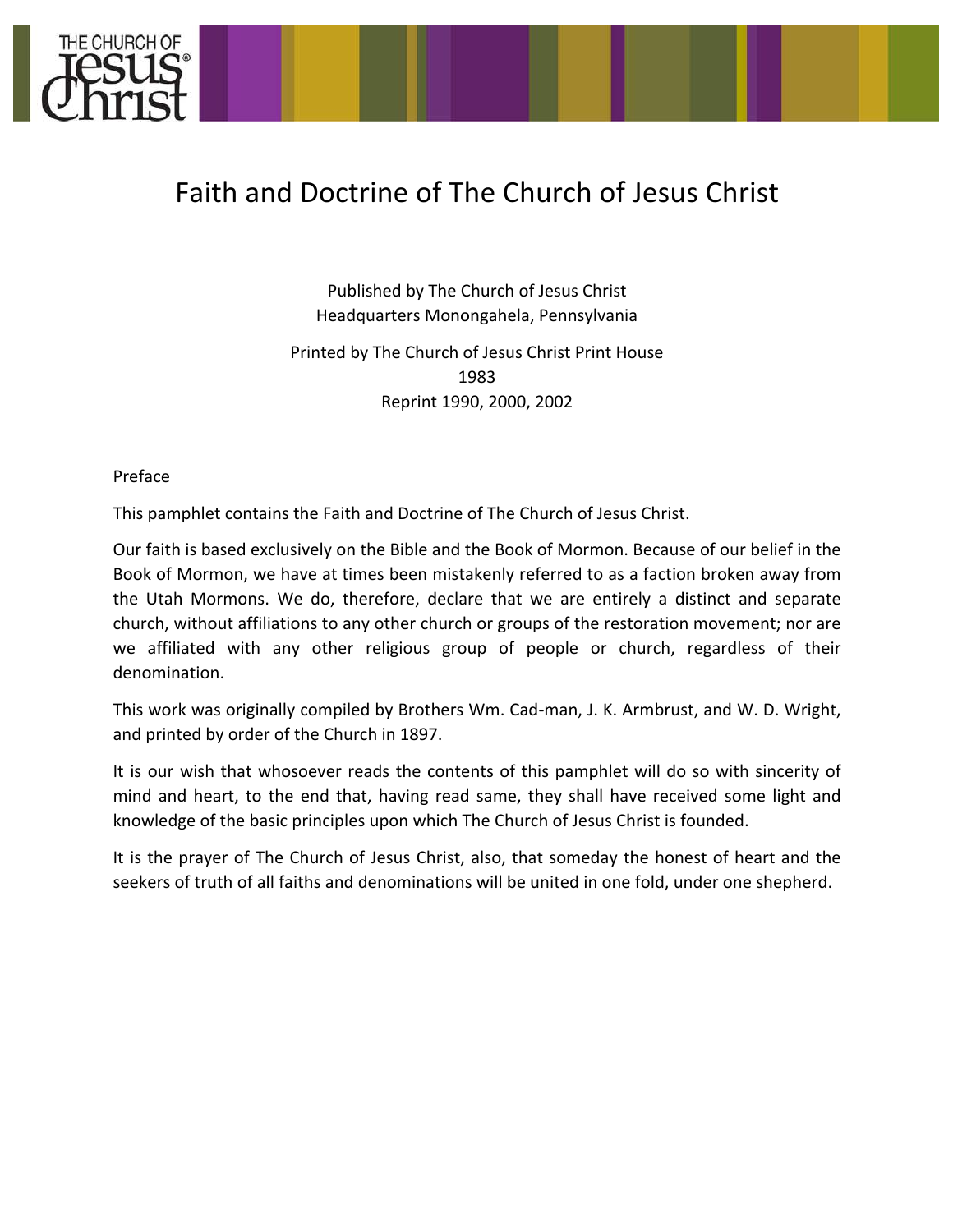1<sup>st</sup>. We believe in God, the eternal Father, and His Son, Jesus Christ and the Holy Spirit. These three are the great and matchless power that rules all things visible and invisible, for it is of Him and through Him that we receive all things both for this life and that which is to come.

2<sup>nd</sup>. We believe in God, the Father, to be a personage of glory (Eph. 1:17; I Nephi 1:8). The Son is the express image of the Father, and He was with the Father before the foundation of the world. In the fullness of time, He came from the bosom of the Father, was born of the Virgin Mary (according to the scriptures) became man, and suffered and died for the sins of the whole world. On the third day He rose again and brought about the resurrection (according to the scriptures) and ascended up on high to sit at the right hand of God. Principalities and powers are subject to Him "Who is the image of the invisible God, the firstborn of ever creature; For by him were all things created, that are in heaven, and that are in earth, visible and invisible, whether they be thrones, or dominions, or principalities, or powers: all things were created by him and for him: And he is before all things, and by him all things consist. And he is the head of the body, the church: who is the beginning, the firstborn from the dead; that in all things he might have the pre-eminence. For it pleased the Father that in him shall all fullness dwell" (Colossians 1:15-19). We believe, also, that He will come again the second time to judge both the living and the dead according to the scriptures (Acts 1:11; Matt. 24:30,36).

We believe that the Holy Ghost to be:

A. The mind of the Father and of the Son. *Bible:* I Cor. 2:16 B. The unseen power and glory which emanates from God and can, at His will, manifest itself in various forms. Bible: Matt. 3:16 Book of Mormon: I Nephi 11:11 C. The witness of God. *Bible:* I John 5:6 *Book of Mormon:* III Nephi 35:36, III Nephi 28:11 D. The gift of God. *Bible:* Acts 2:38, John 14:26 *Book of Mormon:* III Nephi 19:13 E. Pure and holy, just and good, omnipresent, full of light and knowledge, and a discerner of thoughts and intents of mankind.

**3<sup>rd</sup>.** We believe in the Church or Kingdom as set up by the Saviour to be sufficient for life and salvation for all people.

Ref. *Bible:* I Cor. 12:28, Eph. 4:1-16, Matt. 28:18-20 *Book of Mormon:* III Nephi 27:7-11

4<sup>th</sup>. We believe that the New Testament scriptures contain a true description of that Church or Kingdom as established by our Saviour at Jerusalem, and that no principle or doctrine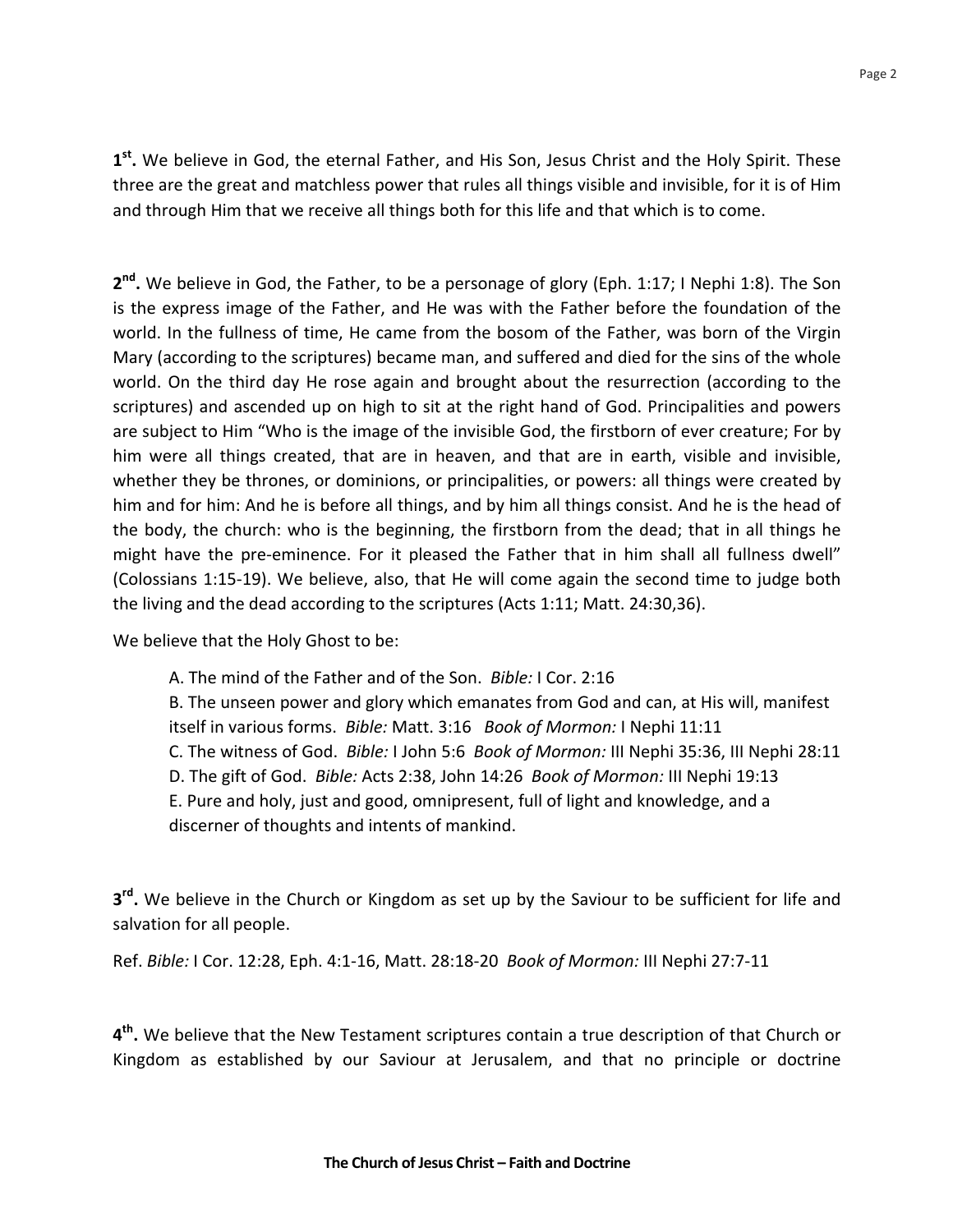inconsistent therewith ought to be practiced or respected, or any principle or doctrine consistent therewith rejected.

5<sup>th</sup>. We believe The Church of Jesus Christ in this age (in order to be worth of the name) must be molded substantially and minutely after the pattern left us by Christ. The scriptures bear witness that its officers consist of apostles, prophets, evangelists, pastors and teachers (all inspired) for the work of the ministry, for the perfecting of the saints, for the edifying of the body of Christ, till we all come into the unity of the faith, unto the measure of the stature of the fullness of Christ.

Ref. Bible: I Cor. 12:28, Eph. 4:13, Titus 1:5 Book of Mormon: III Nephi 27:1-11

6<sup>th</sup>. We believe that mankind will be punished only for their own actual transgressions and not for the sins of our first parents, as is clearly implied by the Savior in representing little children to be heirs of the Kingdom. "Suffer the little children to come unto me, and forbid them not: for of such is the kingdom of God" (Mark 10:14).

Ref. Bible: Eph. 2:15-16, Col. 2:14, I Peter 2:24, Isa. 53:5 Book of Mormon: Alma 40:21, Mormon 9:12-13

**7<sup>th</sup>.** We believe that divine inspiration is an indispensable qualification for preaching the Gospel. General information about the world is advantageous to man when properly used. Theological education is good only when spiritually correct; such instruction, however, is not absolutely requisite to teach the Word of God. Furthermore, formal schooling or practical training which fosters the belief that inspiration and the gifts of the Holy Spirit are unnecessary in the ministry of Christ's Gospel is erroneous and harmful (see II Tim. 3). Moreover, we believe in preaching the Gospel without purse or scrip according to the Saviour's instructions: ". . . freely ye have received, freely give" (Matt. 10:8). The language is of supreme importance as containing the full force of both Christ's authority and example.

Ref. *Bible:* Luke 10:21, Gal. 1:12, Eph. 3:3, I Cor. 2

**8<sup>th</sup>.** We believe that all men must obey the Gospel before they can be saved.

Ref. *Bible:* Mark 16:16, St. John 3:5, Acts 2:28, Acts 10 *Book of Mormon:* II Nephi 9:23-24.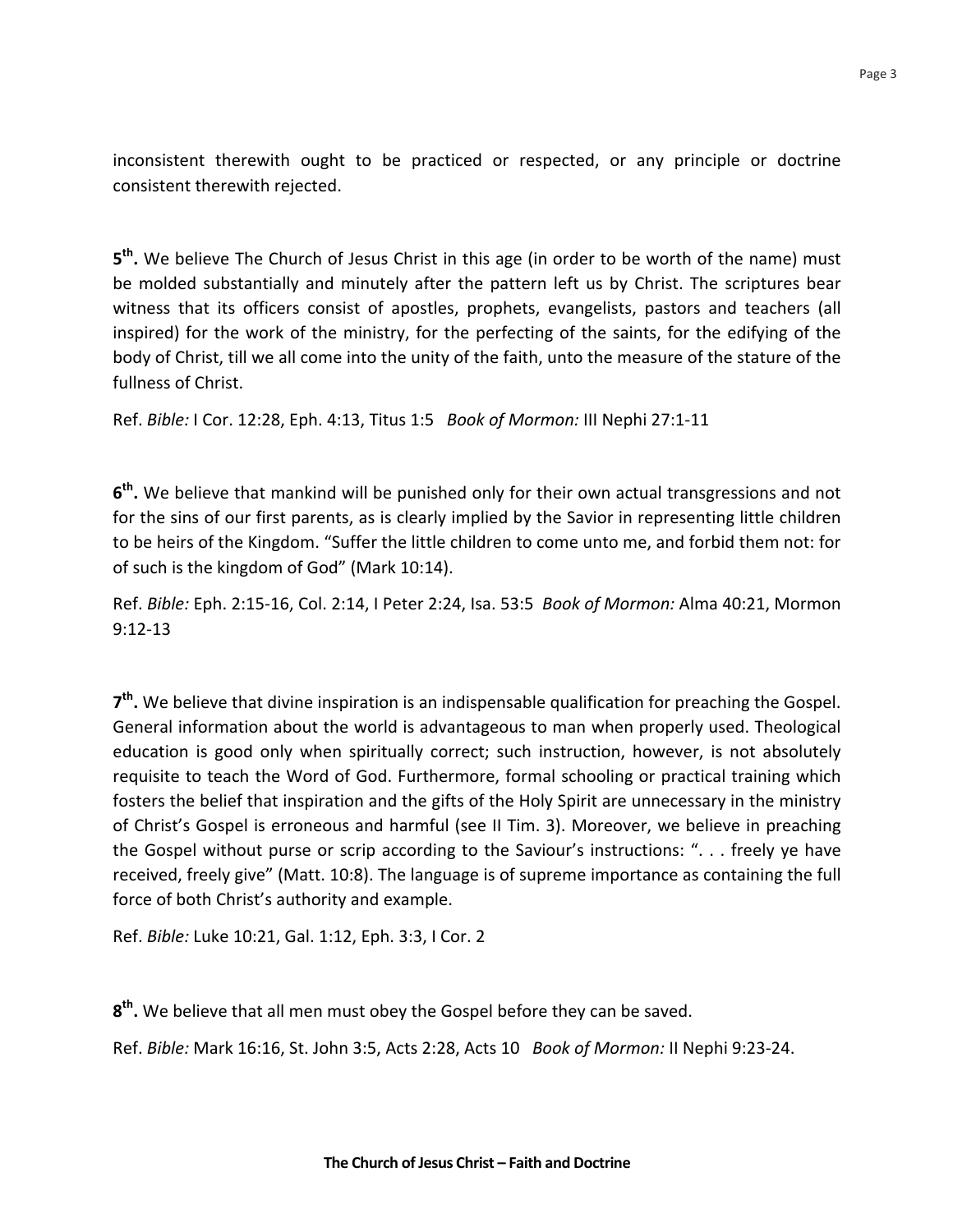**9<sup>th</sup>.** We believe the first principle of action required in the Gospel is belief in the Lord Jesus Christ, the once crucified and now risen Redeemer. The second is repentance, which signifies nothing more or less than feeling a Godly sorrow for our sins with a fixed determination to sin no more. The third is baptism by immersion in water in the name of the Father, and of the Son, and of the Holy Ghost, for the remission of sins. The fourth is the laying-on-of-hands in the name of Jesus Christ, for the baptism of the Holy Ghost.

Ref. *Bible:* Acts 2:28, Acts 19:2-7, Acts 8:17, Gal. 3:27, Col. 2:12, I Peter 3:21 *Book of Mormon:* Mosiah 18:8-17, III Nephi 18:36-38, Moroni 2

**10<sup>th</sup>.** We believe in being buried with Christ by baptism, and planted together in the likeness of His death, and raised in the likeness of His resurrection, and that we should walk in the newness of life. Let not sin, therefore, reign in your mortal body; being then made free from sin, ye became the servants of righteousness. Therefore, yield ye yourselves unto God, as those that are alive from the dead.

Ref. Bible: St. John 3:5, Rom. 6:3-13, Col. 2:12 Book of Mormon: III Nephi 11:23-27

**11<sup>th</sup>**. We believe in the promises of the Saviour as they are written in Mark 16:15-18. "And these signs shall follow them that believe; In my name shall they cast out devils; they shall speak with new tongues; They shall take up serpents; and if they drink any deadly thing, it shall not hurt them; they shall lay hands on the sick, and they shall recover."

Ref. *Bible:* I Cor. 12:1-12 *Book of Mormon:* Moroni 10:8-25

**12<sup>th</sup>.** We believe in partaking of the Lord's Supper every first day of the week, the bread as His body and the wine as His blood, in commemoration of His death and His suffering.

Ref. *Bible:* Matt. 26:26-28, Mark 14:22-24, I Cor. 10:16-17 *Book of Mormon*: III Nephi 18:1-9, Moroni 4 and 5

**13<sup>th</sup>.** We believe in the washing of feet as an ordinance instituted by our Lord and Saviour to be observed in the Church. We further believe it to be our duty to attend to that ordinance at least once within each three months. 

Ref. *Bible:* St. John 13:1-17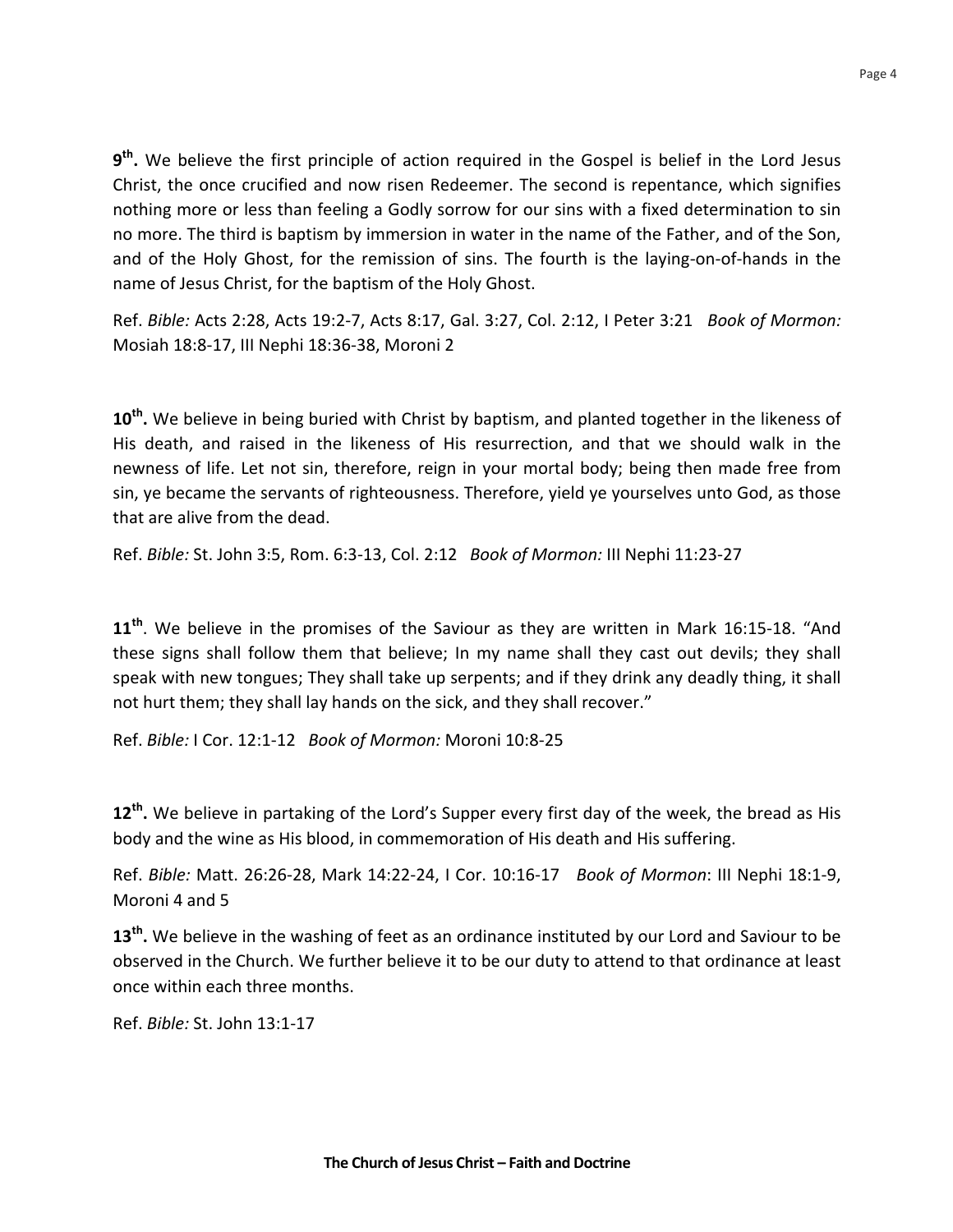**14<sup>th</sup>.** We believe in saluting the brethren with a holy kiss.

Ref. *Bible:* Rom. 16:16, I Cor. 16:20, II Cor. 13:12, I Thes. 5:26, I Peter 5:14

15<sup>th</sup>. We believe in the resurrection of Jesus Christ as recorded in the scriptures, which was a victory over the power of death and a reintroduction of the principle of continuous or eternal existence; that is principle of continuous existence was not only attained for Himself but for all Adam's race, the wicked as well as the righteous, by which the former will be accountable for their conduct during this life and receive due punishment. Also, that the latter may be duly rewarded for their righteousness or good conduct. We also believe that the righteous that lived previous to the days of Jesus Christ expected their resurrection through, and as a direct result of, Christ's resurrection; also, that there was a general resurrection of the righteous that lived before the days of Christ (in the flesh) immediately following Christ's resurrection. The scriptures inform us, ". . . and many bodies of the saints which slept arose  $\dots$  And appeared unto many." A few moments of reflection by a person acquainted in a reasonable degree with the principles of God's divine jus-tice will force him to conclude that God could not grant this great privilege of the resurrection to some (at that time) and deny it to others, who were equally worth and expectant, and deprive them of the enjoyment of the benefits of Christ's resurrection until a period still beyond our day when Christ will come again. We believe, also, in a future resurrection of those that die after Christ, according to the scriptures.

Ref. *Bible:* Matt. 27:52-54 *Book of Mormon:* Alma 40, II Nephi 9:4-22, III Nephi 23:9-11

**16<sup>th</sup>.** We believe in observing all things whatsoever the Lord has commanded us, and on those conditions he has promised to be with us always, even to the end of the world.

Ref. *Bible:* Matt. 28:20 *Book of Mormon:* III Nephi 12:19-20, III Nephi 27:6-22

17<sup>th</sup>. We believe there has been a gross and widespread apostasy among men from the true order and doctrine of the early Church as set up by the Saviour. Few scriptural subjects are treated more extensively in the Sacred Word, and to make anything like a comprehensive statement of the matter would be an extensive task. We refer the reader to several very pointed passages on the subject.

Ref. Bible: Isa. 24:5-6, Acts 20:29-30, II Thes. 2, I Tim. 4, II Tim. 3 and 4, II Peter 2. *Book of Mormon:* IV Nephi 1:24-49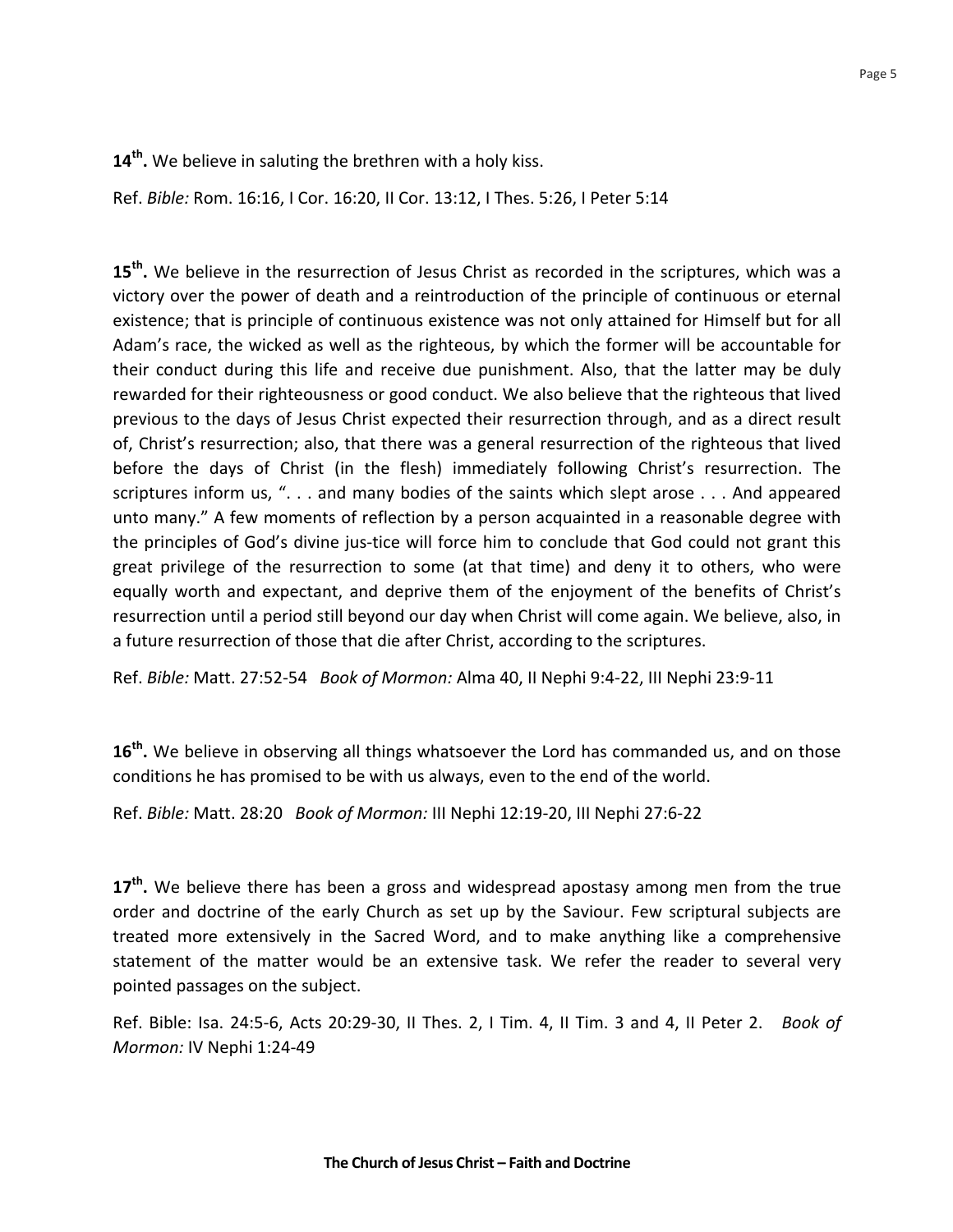**18<sup>th</sup>.** We believe that this apostasy from the true Gospel was so widespread, complete and general, that man himself was utterly unable to provide a remedy, and we recognize all efforts of reformation as utter failures to reproduce even a faint resemblance of the duties and privileges of the ancient saints or the order and excellence of the ancient Church as established by the Saviour. We will further state that we know of no scripture that in the least degree intimates that a reformation of the Gospel and Church of Christ ever would take place from the aforesaid apostate condition. The scriptures however, do foretell a restoration of the Gospel of Jesus Christ in the latter ages of time, in the hour of God's judgments. "And I saw another angel fly in the midst of heaven, having the everlasting gospel to preach unto them that dwell on the earth, and to every nation, and kindred, and tongue, and people, Saying with a loud voice, Fear god, and give glory to him; for the hour of his judgment is come: and worship him that made heaven, and earth, and the sea, and the fountains of waters." We should all remember that in the time of John, there is no doubt of the true Gospel then existing, and that he saw in visions occurrences of future times. It necessarily follows, then, that this scripture foretells the restoration of the Gospel by an angel, calling back mankind from erroneous religion to worship of the true God and announcing the hour of God's judgments, reminding people that worship a God without body, parts or passions of the necessity of contrasting him with that God, who is the author of this vast creation. The next angel that John mentions declares that Babylon is fallen and thereby clearly locating the period of these occurrences.

Ref. *Bible:* Rev. 14:6-7 

19<sup>th</sup>. We believe that the fullness of the Gospel shall soon be taken from the Gentiles because of their iniquity; and they will be punished for their disobedience. Moreover, God will remember His covenants to the House of Israel and bring them to a knowledge of the fullness of the Gospel.

## Ref. Book of Mormon: III Nephi 16:10-11

A. We believe in the restoration of Israel as it is spoken of by the prophets; and that God will use man as His instrument for its accomplishment in this age, as He did in ages past. We believe, also, that in order to bring about these events, God must and will reveal His will to man as He did in days of old. (*Bible:* Ezek. 34:11-16; *Book of Mormon:* III Nephi 20, III Nephi 21: 14-21)

B. We believe that God will employ this church for that purpose. "Hear the word of the Lord, O ye nations, and declare it in the isles afar off, and say, He that scattered Israel will gather him, and keep him, as a shepherd doth his flock" (Jer. 31:10). "Behold, I will send for many fishers, saith the Lord, and they shall fish them; and after will I send for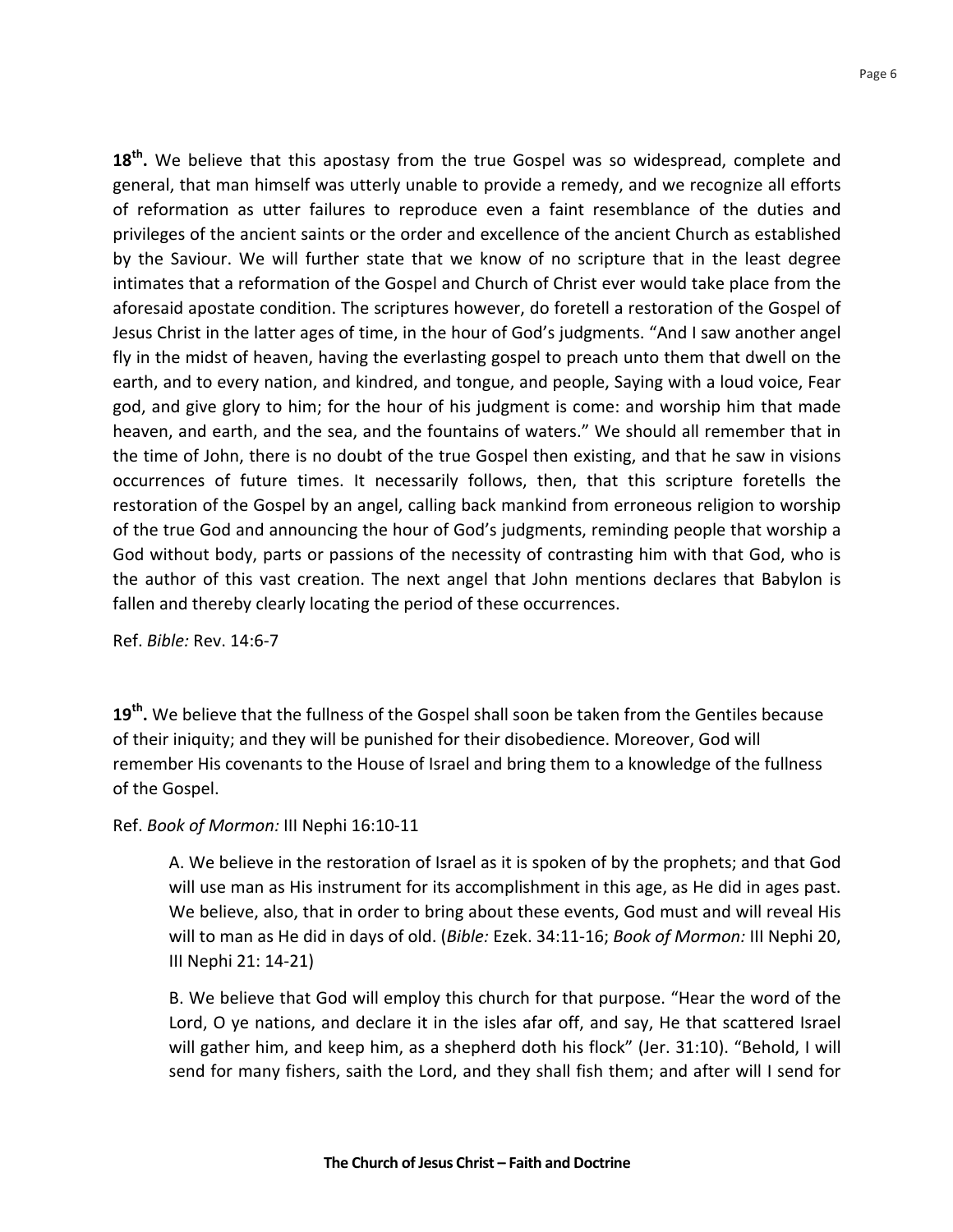many hunters, and they shall hunt for them from every mountain, and from every hill, and out of the holes of the rocks" (Jer. 16:16).

C. We believe, also, that blindness in part is happened unto Israel until the fullness of the Gentiles be come in; and so all Israel shall be saved, as it is written, "There shall come out of Sion the Deliverer, and shall turn away ungodliness from Jacob" (Rom. 11:25-26). 

D. We believe that the aborigines, or Indians, upon this hemisphere are a part of Israel, descendants of Ephraim and Manasseh, the sons of Joseph, and that this land of America is theirs by an original God-given right. Also, that it is the land referred to by Jacob as a land given of God to Jacob and of Jacob and Joseph. Also, that it is the land referred to by Moses when blessing the children of Israel before his departure from them, as the land of Joseph. It is the land referred to by Ezekiel and Isaiah, where the "little stone of Daniel" will smite the image at the feet and bring about the wonderful results by him described. (Bible: Gen. 49:22-26, Deu. 33:13-17, Ezek. 37:25, Isa. 33:17-21, Dan. 2:34-35)

**20<sup>th</sup>.** We believe the Word of God, wherein He says, "I have written to him [Ephraim] the great things of my law, but they were counted as a strange thing." We also believe that the Book of Mormon is that strange thing, or the great things of God's law to Ephraim; also, that it contains a true record of the Gospel of Christ as given to the tribe of Joseph by Christ as given to the tribe of Joseph by Christ, in person, after His resurrection, whom He recognized as the sheep of whom He spake that had to hear His voice and become one fold and have one shepherd.

Ref. *Bible:* Hosea 8:12, St. John 10:16 *Book of Mormon:* III Nephi 15:16-24, III Nephi 16:1-3

**21<sup>st</sup>.** We believe that the Book of Mormon is the book spoken of by the Prophet Isaiah, and also the book that Ezekiel refers to in his book as the stick of Joseph in the hand of Ephraim.

Ref. *Bible:* Isa. 29, Ezek. 27:16-19 *Book of Mormon:* II Nephi 27:6-22, II Nephi 29:6-8 

**22<sup>nd</sup>**. We would just state, that the Book of Mormon has been shamefully misrepresented, and we desire every lover of truth to read it for themselves, as they cannot afford to rely on common report concerning any matter connected with their soul's salvation. We hereby assure all men that it teaches nothing contrary to purity and sound doctrine and is a history of dealings of God with the aborigines of this land. It also contains a vast amount of prophetic matter of unlimited importance bearing upon the future. It is impossible for lovers of truth and virtue,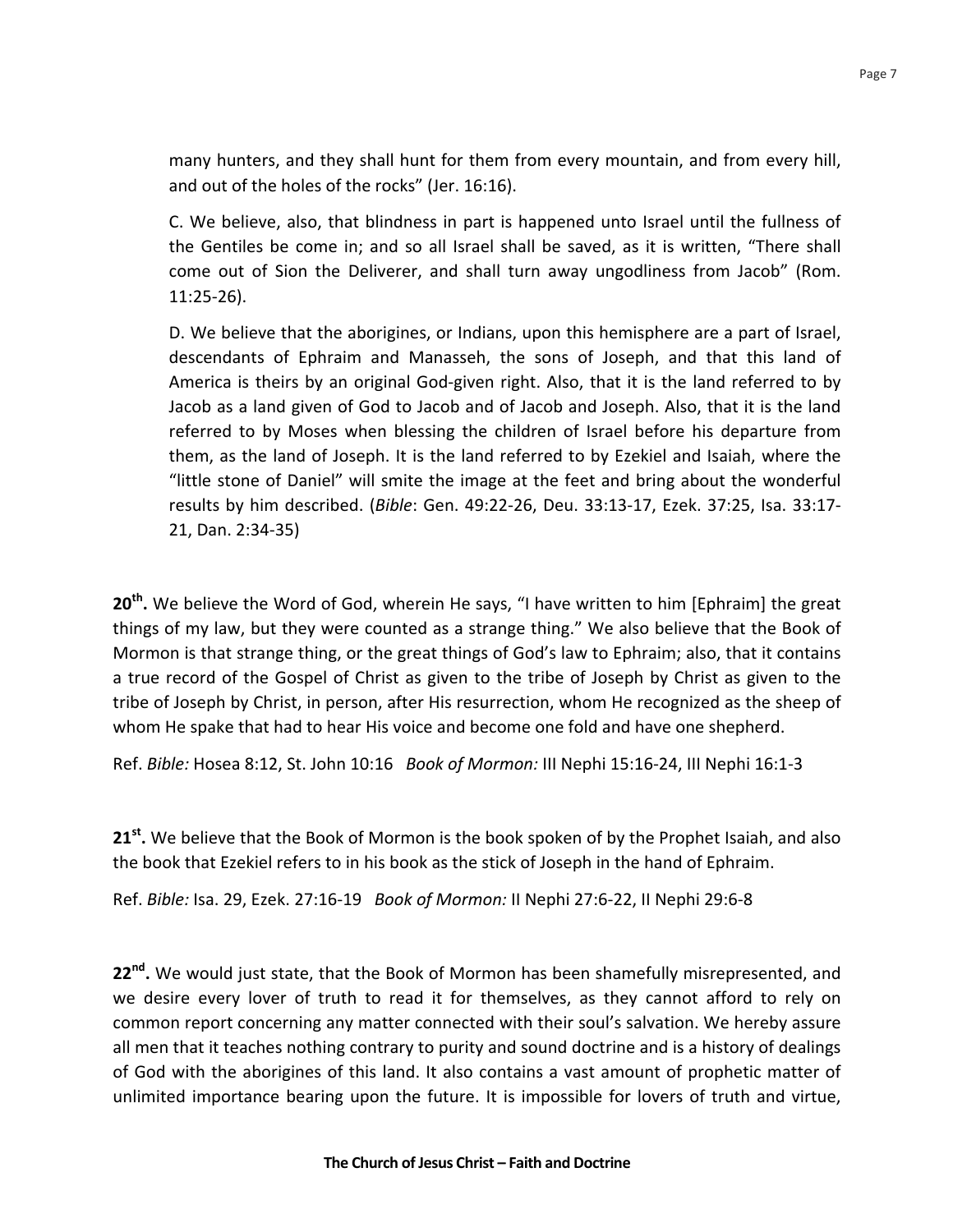who are reasonably free from prejudice, to carefully peruse its contents without experiencing delight and satisfaction; or for persons who are soaked in greed, hypocrisy and sensuality to read this book without being maddened by its stinging reproaches of their character and conduct. It affords cold comfort for polygamists or bigamists. Jacob, the ancient prophet of the Lord of this land, writes as follows: "Wherefore, I the Lord God will not suffer that this people shall do like unto them of old [meaning David and Solomon with their many wives]. Wherefore, my brethren hear me, and hearken to the word of the Lord: For there shall not any man among you have it save be one wife; and concubines he shall have none; For I, the Lord god, delight in the chastity of women. And whoredoms are an abomination before me; thus saith the Lord of Hosts." This is not the only instance, by any means, where polygamy is condemned in the Book of Mormon. The Almighty commanded Lehi, when He brought him to this land, positively against the practice of polygamy. Old King Noah was condemned by Abinadi for the same offense. Riplakish is also condemned in the Book of Ether for the same abomination. Therefore, we believe that a man shall have only one wife and a woman but one husband, and base our faith especially upon the Book of Mormon in this particular.

Ref. *Book of Mormon:* Jacob 2:23-28, Mosiah 11, Ether 10:5

23<sup>rd</sup>. We believe in the fulfillment and ultimate establishment of the Kingdom of God on the earth while men are still in the flesh. We refer to this period of time as the Peaceful Reign, which shall precede the Millennium, or Thousand Years with Christ.

Ref. *Bible:* Isa. 2:1-5, Isa. 35, Isa 51:3, Isa. 55, Isa. 65:18-25, Hosea 2:18-19, Job 5:22-25, Ezek. 34:25-26 *Book of Mormon:* I Nephi 22:4-28, III Nephi 20:22, III Nephi 21:23-29, Ether 13:4-12

24<sup>th</sup>. We believe in the second coming of Christ; that He shall appear in glory at the end of the world, which takes place immediately following the conclusion of the Peaceful Reign. At this time, He will wed His Bride (the Church) to gather unto Himself all the righteous to dwell with Him for a thousand years (the Millennium), and then for all eternity.

Ref. Bible: Matt. 24:36-42, Luke 17:23-37, Acts 1:11, I Thes. 4:17, Rev. 19:7-9, Acts 3:20-21 *Book of Mormon:* III Nephi 28:7-8 

**25<sup>th</sup>.** We believe in continuous divine revelation. Such revelations are consistent with the Holy Scriptures. The Lord reveals Himself through the Holy Ghost in dreams, visions, signs, gifts, and His Word. God speaks when, where, and through whomever He chooses.